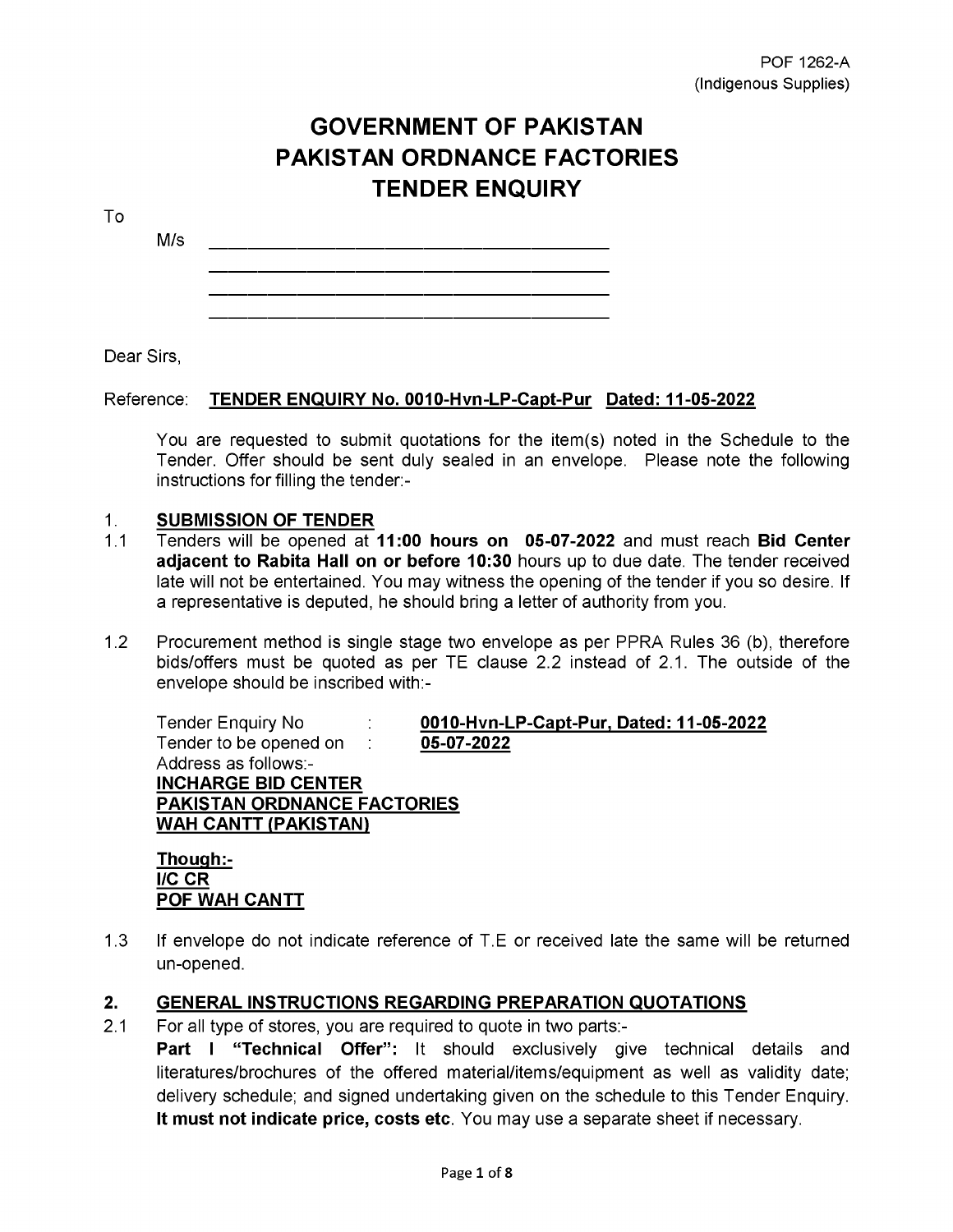**Part II "Commercial Offer"**: It should indicate the commercial terms e.g. price, terms of payment, mode of payment, mode of supply.

Each Part should be placed in a separate sealed cover. The envelopes should be inscribed with **Part I " Technical Quotation** without Price" and **Part II** "Commercial Quotation with Price".

- 2.2 The quotation must remain valid for, at least 90 days from the date of commercial tender opening.
- 2.3 The quotation should hold good for any reduced or enhanced quantities without notice.
- 2.4 In the event of non-acceptance of offer, no intimation will be given to the Tenderers.
- 2.5 Conditional offers or alternative offers are likely to be ignored.
- 2.6 Quotations should be based on:-

F.O.R. station of dispatch basis, i.e. delivered free on rail, inclusive of packing and forwarding charges. The stores will be booked under Military Credit Note, to be provided by the purchaser. and / or

## Free delivery at POF's stores at HAVELIAN.

In this case Octroi duty if any, will be payable by the supplier.

- 2.7 Taxes and Duties etc. where applicable, must be shown separately, quoting references to Registration No. in case of Sales Tax and relevant authority in the case of others. Offer without these clarification and inclusive of Taxes and Duties may be ignored.
- 2.8 Taxes and duties levied on or after tender opening date or on or after the date offer was signed and dispatched will be allowed to include in the offered rates.
- 2.9 Suppliers will furnish a certificate, issued by Excise & Taxation deptt. that he has cleared all Professional Tax payable by him, offers received without this certificate will be rejected.
- 2.10 The Supplier will render necessary information regarding hazardous effects on environment of the material/products supplied by them, in their quotation and shipping/dispatch documents.
- 2.11 If the requisite information is not furnished on the T.E forms or offer received is not conformity with the requirement of T.E such offer shall be ignored.

## 3. INSPECTION

- 3.1 Supplies shall be subject to the inspection and acceptance by the competent inspection authority nominated by the Purchaser, who will arrange it at his own cost. Inspection facilities such as tools, test equipment, instruments etc will, however, be provided by the Suppliers in accordance with the relevant specifications.
- 3.2 Where considered necessary by the Purchase, the stores may be obtained on Warranty/Guarantee subject to inspection on receipt. Rejected stores will be removed and replaced with the acceptable stores by the supplier at his own expense, within a specified time.

## 4. TENDER FEE

The tender must be accompanied by a non-refundable fee by means of a crossed Postal order/Pay/ Order amounting to Rs. 500/- in favour of MD POF HAVELIAN CANTT. This should be attached with Part-I Technical Quotation.

4.1 Where required, offer must accompany tender sample, strictly according to the description and specification given in Tender Enquiry. Offer not accompanied by tender sample will NOT be entertained excepting the established and reputable firms who have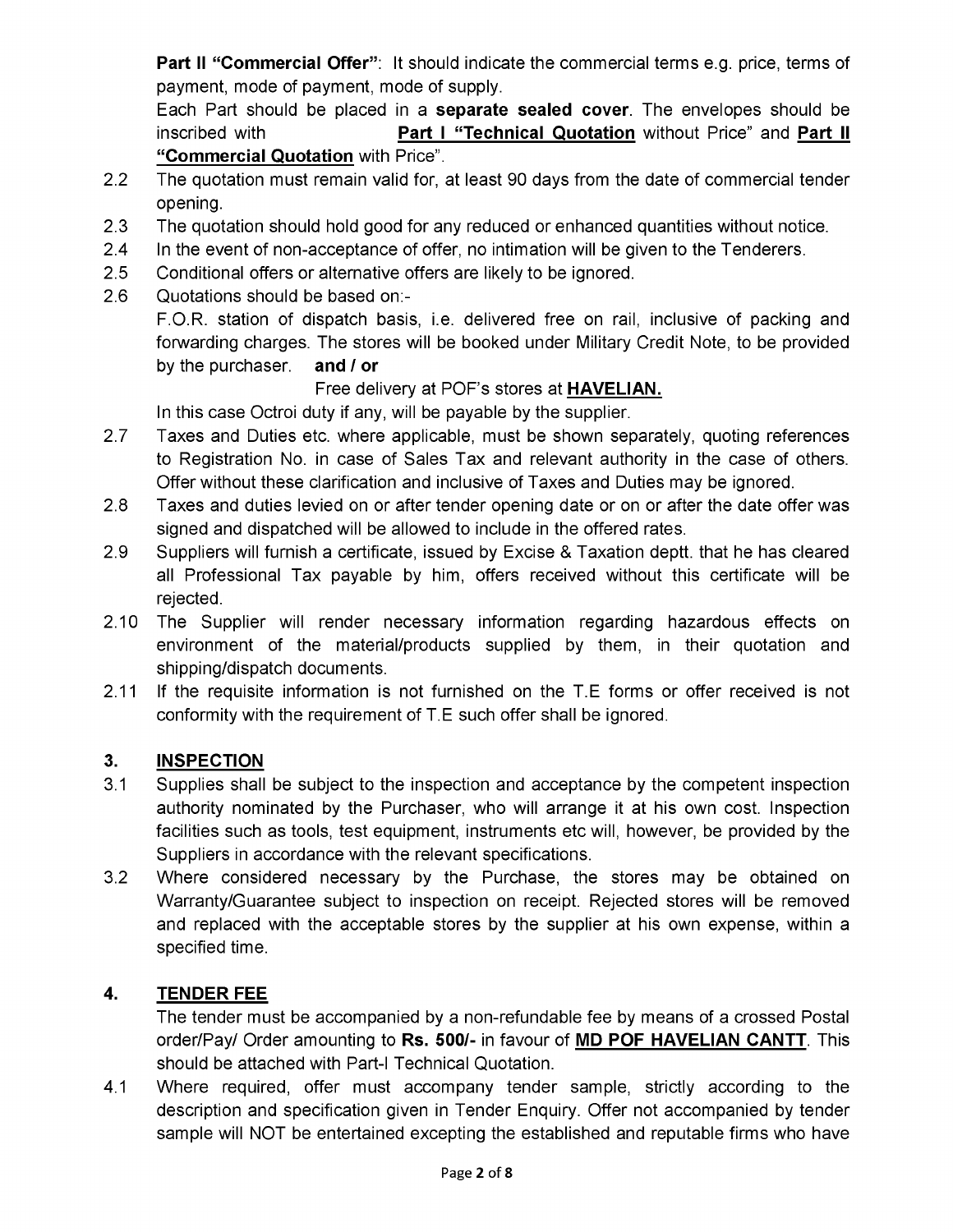either previously satisfactorily supplied the same or similar stores or have submitted an acceptable sample thereof against previous T.E.

## 5. BID MONEY

5.1 Bid Money at the rate of 2 % (for registered firms with POFs) and 5% (for unregistered firms) of the quoted value should accompany the tender in the shape of Call at Deposit Receipt, from a scheduled Bank drawn in favour of:-

## M.D. POF HAVELIAN CANTT

Tenders received without Bid Money will be rejected.

Bid Money should be attached with Part-II Commercial Quotation, however, as a proof only CDR No. & date (without indicating value) may be mentioned in Part-I Technical quotation.

- 5.2 Bid Money of the unsuccessful tenderer will be returned as soon as the scrutiny of the tenders is completed. Bid Money of the successful tenderers will be retained until the contract is finalized. Bid Money will be forfeited in case the quotation is withdrawn before the expiry of its validity date.
- 5.3 State owned organizations are not required to provide Bid Money.

## 6. ACCEPTANCE OF OFFERS

6.1 POF-Havelian reserve the right to reject all bids or proposals at any time prior to the acceptance of a bid or proposal and shall upon request communicate to any supplier or contractor who submitted a bid or proposal, the grounds for its rejection of all bids or proposals, but is not required to justify those grounds.

## 6.2 PERFORMANCE BOND

- (a) The successful bidders shall provide Performance bond within 20 days after issuance of LOI at the rate, prescribed by POF Board according to the value of contract which shall not exceed 10% of contract value, in the form of a Deposit At Call Receipt from a scheduled Bank; or, an un-conditional Bank Guarantee valid for 24 months after successful installation and commissioning of receipt store in POFs on a prescribed format. The Performance Bond will be in favour of C.M.A. POF Wah Cantt. It will be returned on satisfactory completion of the contract.
- (b) If the Supplier fails to furnish the Performance Bond within the specified time, such failure will constitute a breach of the contract and the Purchaser shall be entitled to make other arrangements for purchase of the stores at the risk and expense of the Supplier.
- (c) Performance Bond from State owned organizations may be waived off at the discretion of the Purchaser.

## 6.3 FAILURE TO SUPPLY THE STORES.

All deliveries must be by the specified date. IF the failure to deliver the stores within the scheduled time should have arisen from "Force Majeure", which the purchaser may admit as reasonable ground for further time, he will allow such additional time as he may consider to have been required by the circumstances of the case. Otherwise, he will be entitled, at his discretion, to cancel the contract; and / or claim liquidated damages upto 2% but not less than 1% of the contract price of the items and their quantities for each and every month or part of a month, beyond the specified delivery date, during which these may not be delivered, subject to maximum of 10% of the total contract value of the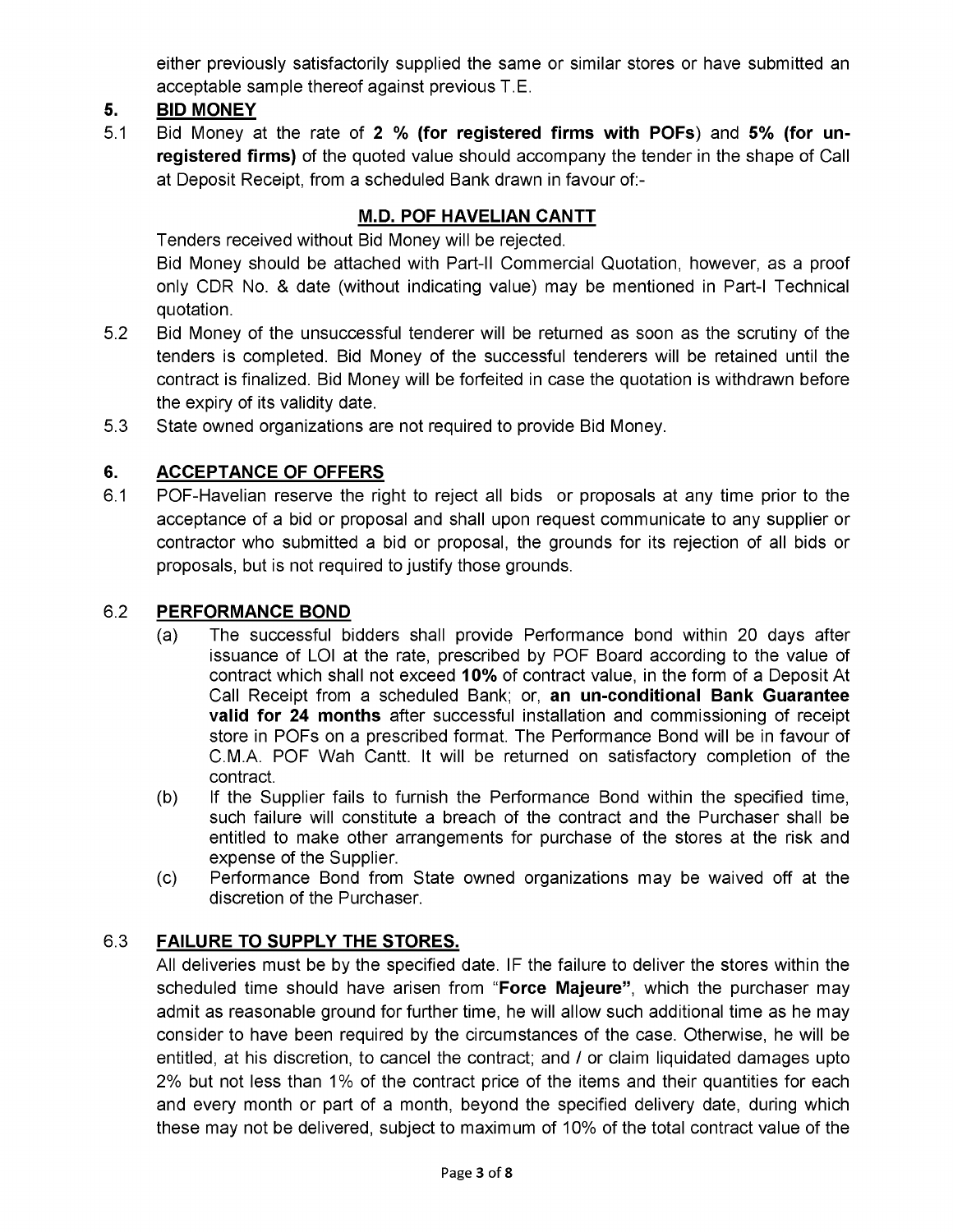particular stores which remained unsupplied either in part or in full; or, to purchase from elsewhere, the unsupplied stores at the risk and cost of the supplier.

## 7. PAYMENT

- 7.1 Payment will be made on FOR basis as per following, by C.M.A (POF) through cross Cheque on our prescribed bill form supported by receipt voucher.
- 7.2 70% payment on receipt of complete store at POF Havelian after physical inspection and acceptance.
- 7.3 30% payment will be subjected to successful FAT after installation & commissioning.<br>7.4. Payment of duties /Taxes including professional tax (where applicable) must be supported
- Payment of duties /Taxes including professional tax (where applicable) must be supported by proof of having paid these to concerned Govt. Taxation Deptt:

### 8. SECURITY OF INFORMATION

The tenderer and his employees must not communicate any information relating to the sale/purchase of stores under this enquiry to any person other than the manufacturer or to any press or agent not authorized in writing by PDFs to receive it.

Please return the Schedule to the Tender duly signed by the specified date, alongwith the specifications, drawings etc. if any, enclosed herewith even if you are unable to quote.

#### **WARNING**

In case the firm abstain from making offers or fail return/acknowledge the tender form by the specified date on three consecutive occasions, no further tender enquiry may be issued to them and their names would be liable to remove from the approved list.

deb shall provide Performance borin within

soge d'a to must siti ni aulev betinco lo 3507 besoxe don la

to nothing to review of the result satisfied with the option of

**Yours Faithfully** 

*11^ ' '*

MANAGINQ^- DIRECTOR PAKISTAN ORDNANCE FACTORIES

ules sine should have arisen from "Force"

is renombbs dous-wolls link and realful, tot bnuorg adanceser as I

i sale through the circuit to contribute the circuit of the case. Otherwise, I en military at his discretion, to cancel the contract, and / or stain inquisible distinguised capages

there may not be delivered, subject to maintain of top many of the top year seed.

Tele: +92-992-810001, 3 Ext. 28604, 28257, 28614, 28601 Fax; +92-992-810318 e.mail; [mdhvn@pof.qov.pk](mailto:mdhvn@pof.qov.pk)allycries must be by the specified date: IF the failure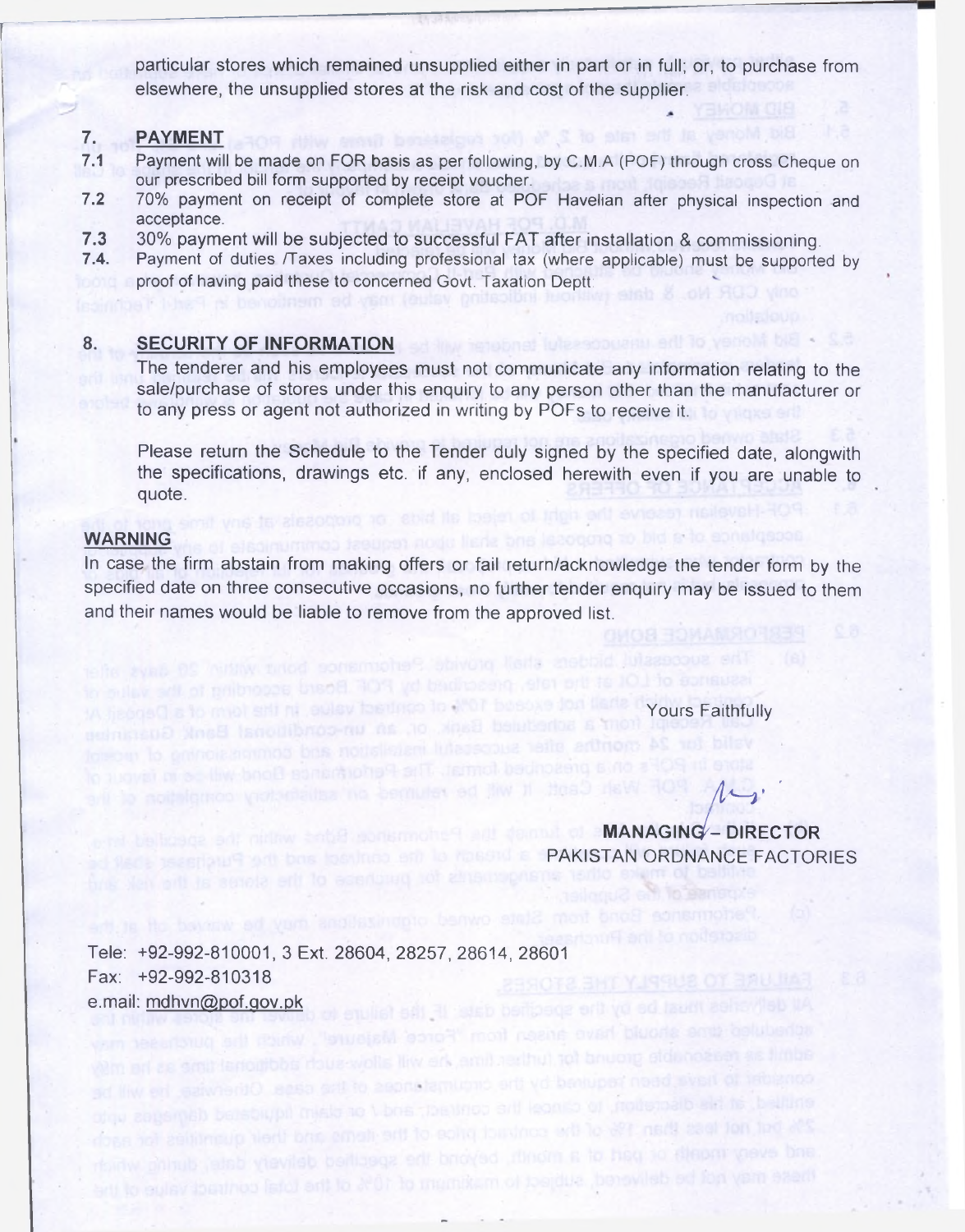#### PAKISTAN ORDNANCE FACTORIES Schedule to Tender Enquiry No. 0010-Hvn-LP-Capt-Pur, Dated: 11-05-2022

#### (1) For Plant and Machinery

| Item           | Description with Spec etc.                                                                                           |            | AU<br>Qty    | <b>Price Rs</b> |          | <b>Delivery</b> |
|----------------|----------------------------------------------------------------------------------------------------------------------|------------|--------------|-----------------|----------|-----------------|
| <b>No</b>      |                                                                                                                      |            |              | In Figures      | In Words | <b>Date</b>     |
|                | HT Power Cable 185 mm <sup>2</sup> / 3 Core                                                                          |            | Mtr   4600   |                 |          |                 |
| $\mathbf{2}$ . | Accessories<br>a. HT Cable Outdoor Straight<br>through Joint Kit<br>b. HT Cable Indoor End<br><b>Termination Kit</b> | <b>Set</b> | 06/<br>'each |                 |          |                 |

#### Technical Evaluation Criteria

- . The offered product will be technically evaluated on the basis of attached Annex-A.
- b. Technical quotation may be supported with literature/brochure.
- c. Attached Annex-B may be filled and signed/stamped.
- 2) For Plant & Machinery Specification **Annex-A** (Attached)

#### (3) Special Conditions:

Only Registered suppliers with Sales Tax & Income Tax Deptt.) who are on Active Taxpayers List (ATL) of FBR are eligible to supply goods/services (Sales Tax Registration & NTN must be enclosed with the quotations).

- i. Quotation must be according to our requirement, size and specification. The conditional or technically deviated offers from our terms/conditions as well as specifications shall be out rightly rejected.
- ii. Offer without complete Bid Money (CDR only) & Tender Fee (Postal Orders/Pay order) in accordance with clause No. 4 & 5 will not be entertained.
- iii. Fax/E-Mail offer will not be entertained.
- iv. Quotation submitted on Schedule to TE must be signed / Stamped.
- v. Basic Price and Sales Tax should be quoted separately.
- vi. In case, the order is placed on your firm, Professional Tax Certificate issued by the Govt. of KPK will have to be submitted along with the bill against supplies as per prevailing rates of E&T deptt. KPK.

#### (4) Undertaking

Should our offer be accepted, we hereby undertake to supply the stores/render the services contracted on the basis of General conditions of contract embodied in Form POF 1281, and to deposit the performance bond within the prescribed time, failing which it will constitute a breach of contract, and POF will have the right to purchase the stores/services elsewhere at our risk and cost.

| Place<br><u> 1980 - John Harry Harry Harry Harry Harry Harry Harry Harry Harry Harry Harry Harry Harry Harry Harry Harry H</u> |                                            |
|--------------------------------------------------------------------------------------------------------------------------------|--------------------------------------------|
| Date<br><u> 1990 - Johann Marie Barn, mars ar breist fan de Fryske kommunent (</u>                                             |                                            |
|                                                                                                                                | Position__________________________________ |
|                                                                                                                                | <b>Address</b>                             |
|                                                                                                                                | Income Tax G.I.R. No_____________________  |
|                                                                                                                                | <b>Official Stamp</b>                      |
|                                                                                                                                | Page 5 of 8                                |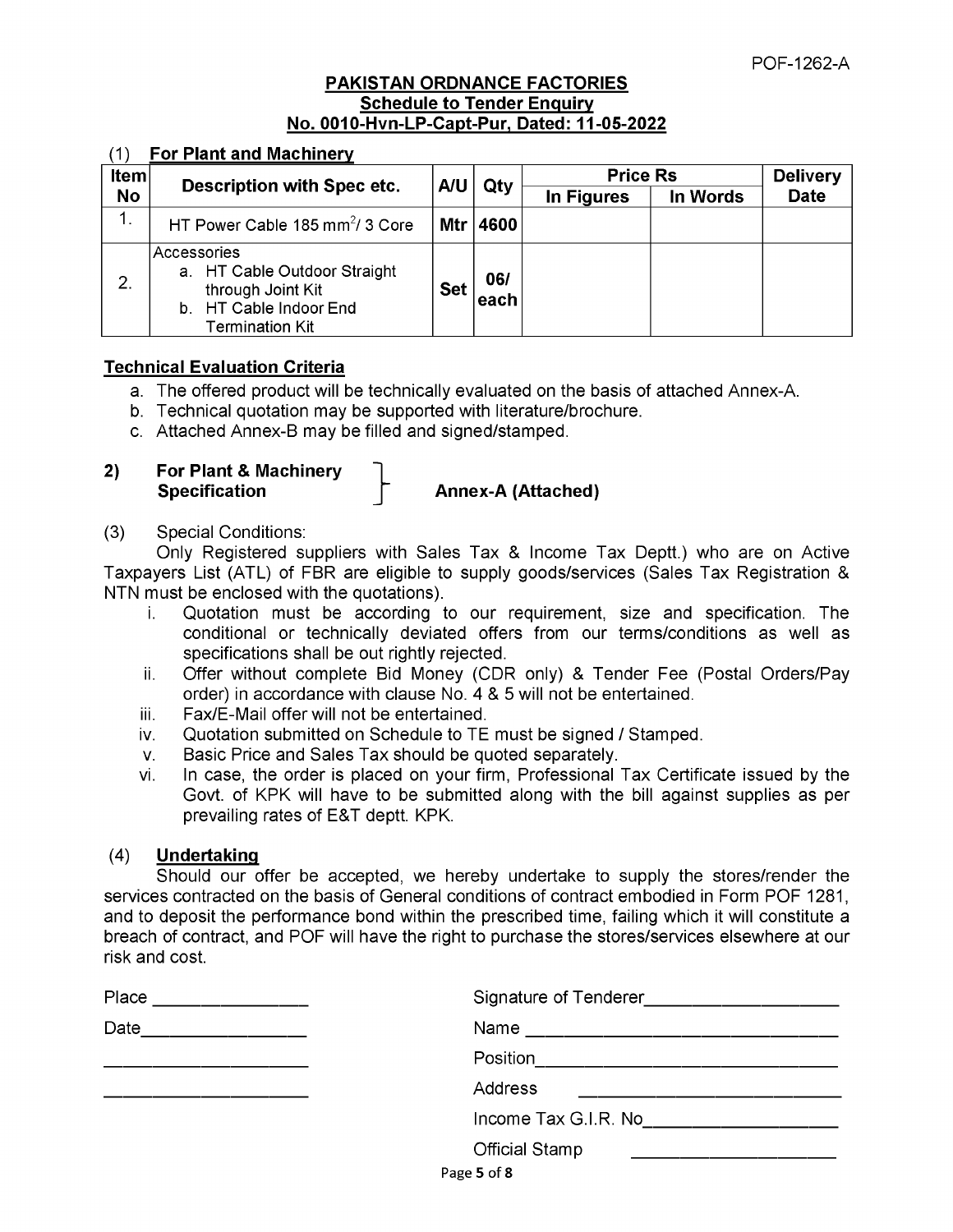#### **SPECIFICATION** TECHNICAL SPECIFICATION OF HT CABLE & JOINTING KITS

| 1.             | <b>TECHNICAL SPECIFICATION OF HT CABLE &amp; JOINTING KITS</b>                       |           |             |  |
|----------------|--------------------------------------------------------------------------------------|-----------|-------------|--|
| Ite            | <b>Description of items</b>                                                          |           | Qty         |  |
| m              |                                                                                      |           |             |  |
| No             |                                                                                      |           |             |  |
|                | <code>HT</code> Power Cable 185 mm $^2$ / 3 Core                                     |           | 4600        |  |
|                | 8.7/15KV PVC Sheathed with annealed Standard copper conductor.<br><b>Mtrs</b>        |           |             |  |
|                | Insulation material: XLPE<br>Rated Voltage of Cable:15KV                             |           |             |  |
|                | BSS No.6622 (IEC 502).                                                               |           |             |  |
| 1              | Make: Pakistan Cables/Newage Cables/FAST Cables or Equivalent                        |           |             |  |
|                | Note:-                                                                               |           |             |  |
|                | Minimum length of one piece of cable on one drum must be 500 meters.                 |           |             |  |
|                | Sequential marking should be marked on every meter of cable.                         |           |             |  |
| $\overline{2}$ | Accessories                                                                          |           |             |  |
|                | HT Cable Outdoor Straight through Joint Kit 185mm <sup>2</sup> /3-Core Accessories:- |           | 06          |  |
|                | Heat shrink, insulating/Conducting tube (CICM)<br>i)                                 | $-03$ Nos | sets        |  |
|                | Heat shrink, insulating tube<br>(MWJS)<br>ii)                                        | $-03$ Nos |             |  |
|                | Heat shrink, Stress control tube (JSCR)<br>iii)                                      | - 03 Nos  |             |  |
|                | Heat shrink, outer jacket Tube (MWTM)<br>iv)                                         | $-02$ Nos |             |  |
|                | Stress relief void filling yellow mastic (S-1189-1-100)<br>V)                        | - 06 Nos  |             |  |
|                | Stress relief void filling yellow mastic (S-1189-1-600)<br>vi)                       | - 06 Nos  |             |  |
|                | Stress relief void filling red mastic (S-1085-1-300)<br>vii)                         | - 09 Nos  |             |  |
|                | Silicon Grease (EPPA-007)<br>viii)                                                   | - 01 No   |             |  |
|                | ix)<br>Cleaning Tissue (EPPA-004)                                                    | $-06$ Nos |             |  |
|                | <b>Binding wire</b><br>X)                                                            | - 02 Mtrs |             |  |
|                | Soldering wire<br>xi)                                                                | - 02 Mtrs |             |  |
| a              | <b>Abrasive Strip</b><br>xii)                                                        | - 01 No   |             |  |
|                | xiii) Copper Mesh (EPPA 009-2000)                                                    | - 03 Nos  |             |  |
|                | xiv) PVC Tape (Red, Yellow, Blue)                                                    | - 03 Nos  |             |  |
|                | Copper ferrule<br>$XV$ )                                                             | $-03$ Nos |             |  |
|                | xvi) Armour Joint Case (EPPA 040-12-1260)                                            | $-01$ No  |             |  |
|                | xvii) Soldering Paste                                                                | $-01$ No  |             |  |
|                | xviii) Jublee Clamp according to cable size                                          | - 04 Nos  |             |  |
|                | xix) Textile tape                                                                    | $-01$ No  |             |  |
|                | xx) Installation instruction in English                                              | $-01$ No  |             |  |
|                | xxi) Make: Raychem Germany or Equivalent                                             |           |             |  |
|                | Note:-                                                                               |           |             |  |
|                | i)<br>Cable kits will be tested at 33KV.                                             |           |             |  |
|                | ii)<br>Test report from WAPDA lab is also required.                                  |           |             |  |
|                | HT Cable Indoor End Termination Kit for 185mm <sup>2</sup> /3-Core Accessories:-     |           | 06          |  |
|                | Heat shrink, insulating, Non-tracking tube (HVOT)<br>i)                              | - 03 Nos  | <b>Sets</b> |  |
|                | (SCPM)<br>Heat shrink, stress control tube<br>ii)                                    | - 03 Nos  |             |  |
|                | Heat shrink, Cable breakout<br>(402W248)<br>iii)                                     | - 01 No   |             |  |
|                | Stress relief void filling Yellow mastic (S 1189-1-100)<br>iv)                       | - 03 Nos  |             |  |
|                | Track and weather resistant sealant (S-1085-1-300)<br>V)                             | - 06 Nos  |             |  |
|                | vi)<br>Silicon grease (EPPA-007)                                                     | $-01$ No  |             |  |
|                | Cleaning Tissue (EPPA-004)<br>vii)                                                   | $-03$ Nos |             |  |
|                | viii)<br><b>Binding wire</b>                                                         | - 02 Mtrs |             |  |
| b              | Soldering wire with flux<br>ix)                                                      | - 02 Mtrs |             |  |
|                | Abrasive strip<br>X)                                                                 | $-01$ No  |             |  |
|                | Copper Braid<br>xi)                                                                  | - 01 Mtr  |             |  |
|                | PVC Tape (Red, Yellow, blue)<br>xii)                                                 | $-03$ Nos |             |  |
|                | Earth Lug copper<br>xiii)                                                            | $-01$ No  |             |  |
|                | Copper Lugs According to cable size<br>xiv)                                          | $-03$ Nos |             |  |
|                | <b>Soldering Paste</b><br>XV)                                                        | - 01 No   |             |  |
|                | Jublee clamp according to cable size<br>XVI)                                         | $-01$ No  |             |  |
|                | Installation instruction in English<br>xvii)                                         | $-01$ No  |             |  |
|                | <b>Make: Raychem Germany or Equivalent</b>                                           |           |             |  |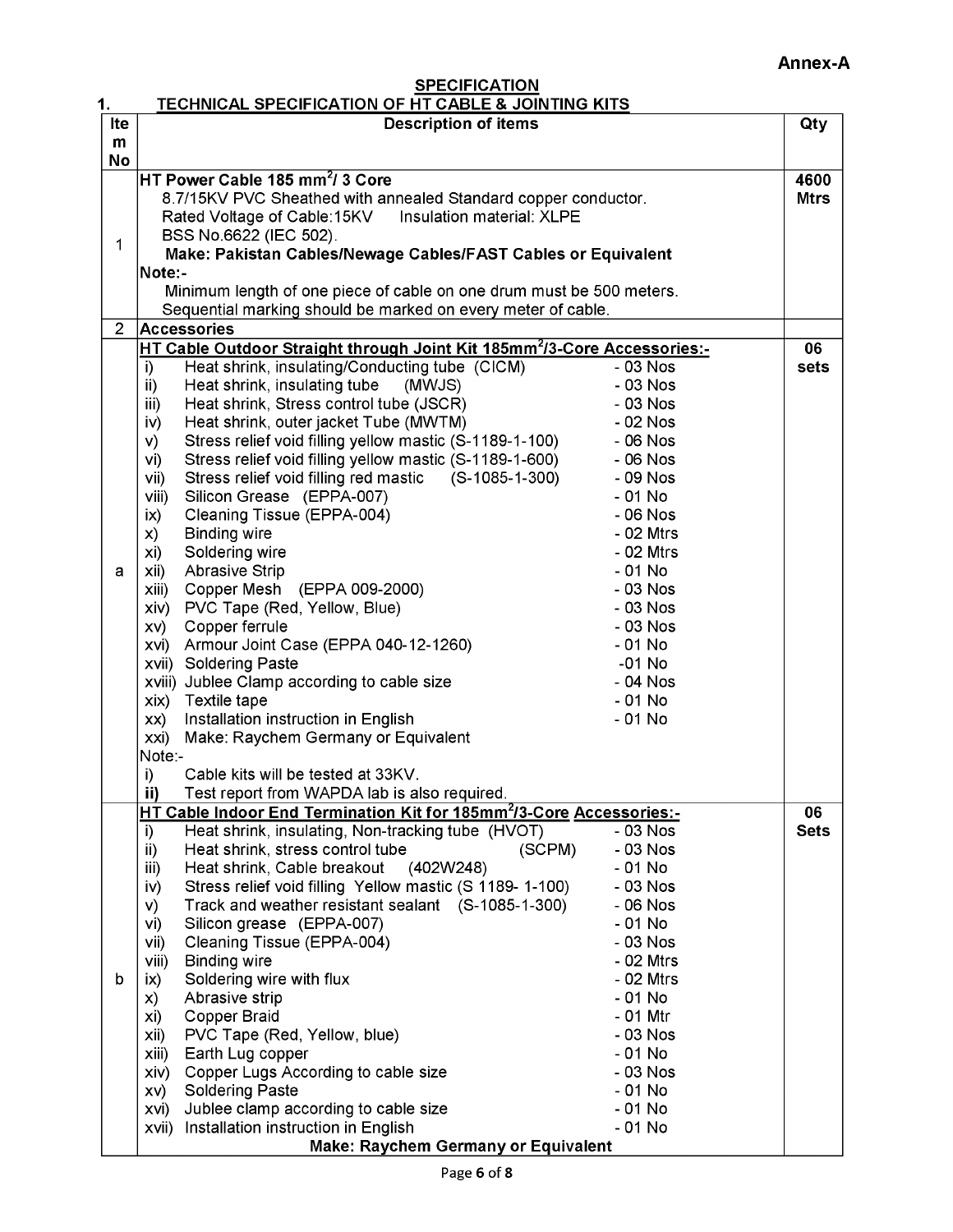#### Note:-

i) Cable kits will be tested at 33KV.

#### ii) Test report from WAPDA lab is also required.

#### 2. General Condition:

- 2.1 Supply of H.T Cable and Accessories as per specifications and quantity mentioned above. Contract shall be awarded to lowest acceptable bidder item wise.
- 2.2 The supplier will provide the time schedule for the supply of store.
- 2.3 Complete system & accessories will be accepted subject to 02 years warranty/guarantee for each cable/jointing kit. Moreover, in case of any defect, same will be replaced with good quality material and all cost/expenditure will be borne by the firm.

#### 3. Scope of Supply:

3.1 All contiguous/ related and requisite store will be provided by the supplier.

#### 4. Inter Stage / Pre shipment Inspection (PSI) at Firms Premises:

- 4.1 Supplies shall be subject to the inspection and acceptance by the competent inspection authority nominated by the purchaser at firm's premises, who will arrange it at his own cost.
- 4.2 Inspection facilities such as tools, test equipment, instruments etc will be provided by the suppliers.

#### 5. Documentation:

The supplier will be responsible to furnish related technical data including the following:

- 5.1 Detailed specifications.
- 5.2 Test reports of HT cable.
- 5.3 Testing report of joint kits from WAPDA lab is also required.

#### 6. Final Acceptance Test

- 6.1 Final Acceptance Test will be carried out in POF Havelian Cantt under supervision of seller's technical team.
- 6.2 Supplier will bear all expenses of its technical team during inspection.

#### 7. Warranty Guarantee:

- 7.1 The supplier will have to provide warranty / guarantee for a period of two years for smooth functioning / operation of cables/accessories.
- 7.2 Two years warranty / guarantee period will be started from the date of satisfactory conclusion of FAT.

#### NOTE:

POF shall deal with the supplier directly without involvement of any agents. POF will not pay any commission to agents/ third party. Supplier will be responsible for provision of material (Cable/Kits) and execution of work.